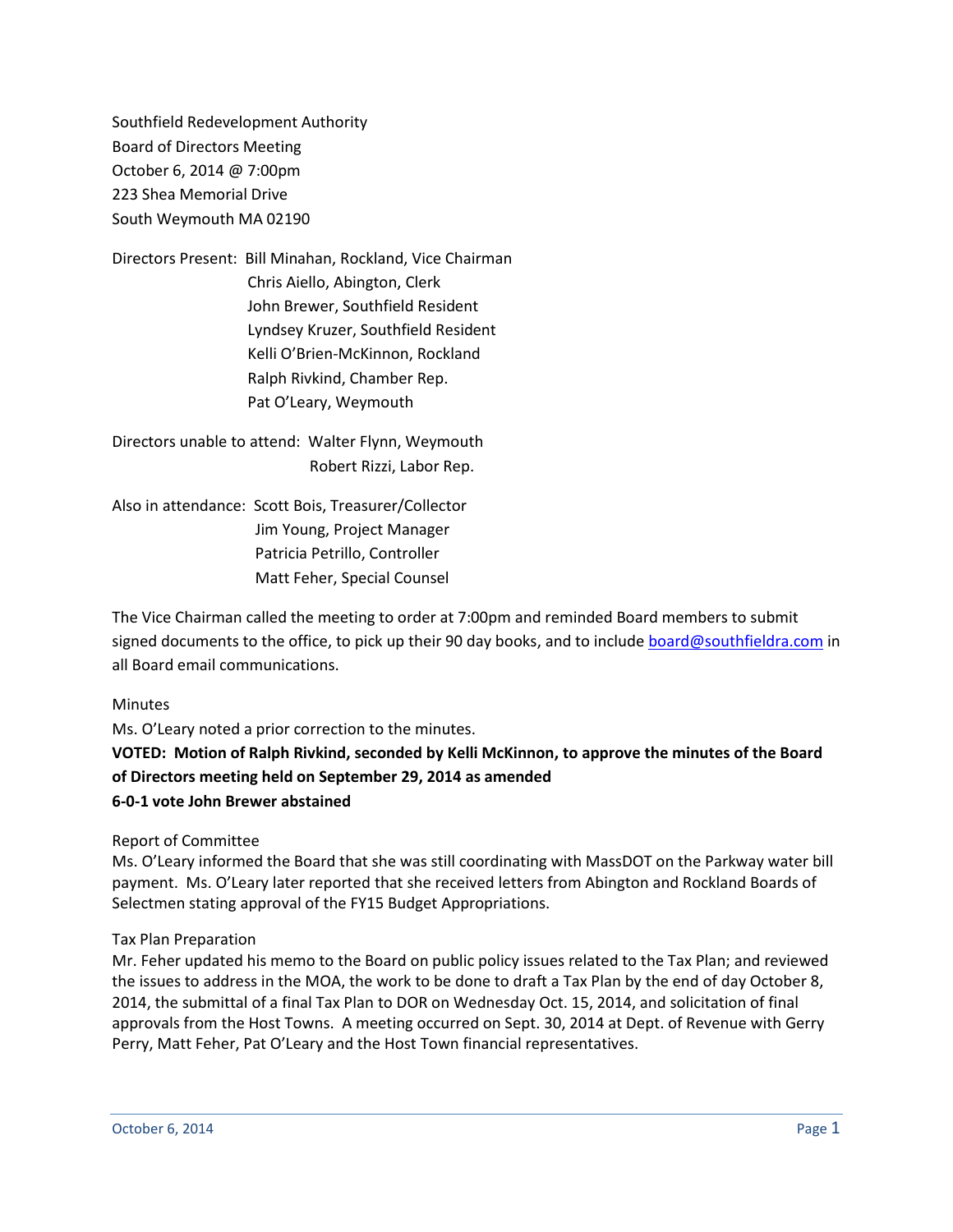Mr. Feher noted the Transition Accounting Team section of the MOA was modified to eliminate duplicative process and procedure during the six month period where the towns provide services without the benefit of Southfield revenue; the most important MOA component was the transition of assessment and collection records to the Host Towns in advance of the transfer. The Treasurer will transmit the assessment and collection records within 15 days of SRA's tax rate certification by DOR. Mr. Feher noted that the Department of Revenue had the authority to direct issuance of third quarter preliminary tax bills; this would be included in the Tax Plan. The Vice Chairman authorized Mr. Feher to distribute the draft Tax Plan to DOR, the full board and the Host Towns as soon as possible.

### Bond Trustee Certificate

The Vice Chairman noted that the Board took a vote last week to allow Starwood to take the lead on securing the Bond Certificate; and since learned that Starwood was not party to that Indenture. The Authority is the appropriate entity to negotiate with the Trustee.

The Treasurer reported that SRA Bond Counsel contacted counsel representatives of the bond trustee, the majority bondholder and the master developer. The group reached consensus that the new collection method was acceptable in principle, and it is believed that no amendment to the indenture is required. All parties were aware of the deadline set forth in the Legislation. The Board was informed that SRA Bond Counsel's engagement letter was received. The Chairman stated a vote was needed to let the Treasurer take the lead with support from Mr. Feher of Burns & Levinson.

# **VOTED: Motion of Chris Aiello, seconded by Ralph Rivkind to rescind the vote that authorized Mr. Barry to take the lead on securing the Bond Trustee Indenture Certificate, and to let the Treasurer take the lead**

# **Unanimous vote**

#### A&F Parkway Issues

Mr. Feher noted he had received Starwood's rough sketch Redevelopment Plan outline and informed the Board of three possible meeting dates offered by the Administration & Finance to discuss the Parkway Financing MOA. It was decided that this meeting would take place with just Mr. Feher, Ms. O'Leary, Mr. Brewer and two representatives from Starwood.

#### Warrants

The Board agreed that payroll warrants would be signed by the Chairman, the Vice Chairman, or the Clerk, depending on availability.

## **VOTED: Motion of Lyndsey Kruzer, seconded by Chris Aiello, to authorize Payroll Warrants to be signed by the Chairman, in his absence, the Vice Chairman, if both absent, the Clerk Unanimous vote**

The Chairman noted that vendor warrants currently require signatures from a majority of the Board, and suggested Board members have access to the SRA office to review vendor warrants. It was also noted that warrants would be available for signatures at Board meetings.

#### Public Comment

Mayor Kay, Weymouth, requested that SRA submit copies of the Tax Plan to her and the finance folks in the Host Towns, when the Tax Plan was submitted to DOR. The Vice Chairman acknowledged.

Mayor Kay voiced concern on the crucial timing to set the tax rate, submit the redevelopment plan and allow the Town of Weymouth sufficient time to review, prepare and mail tax bills.